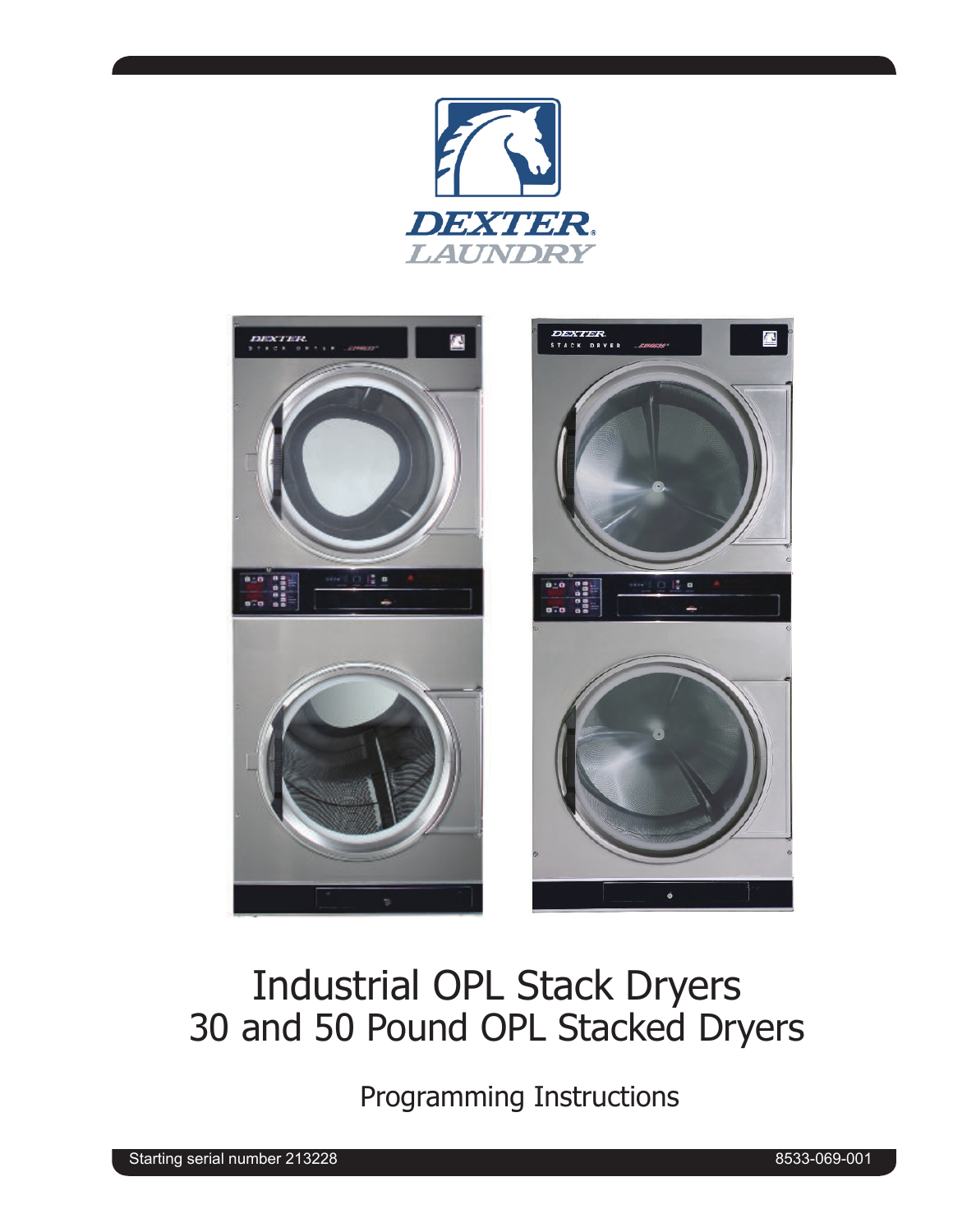

 $\boxed{2}$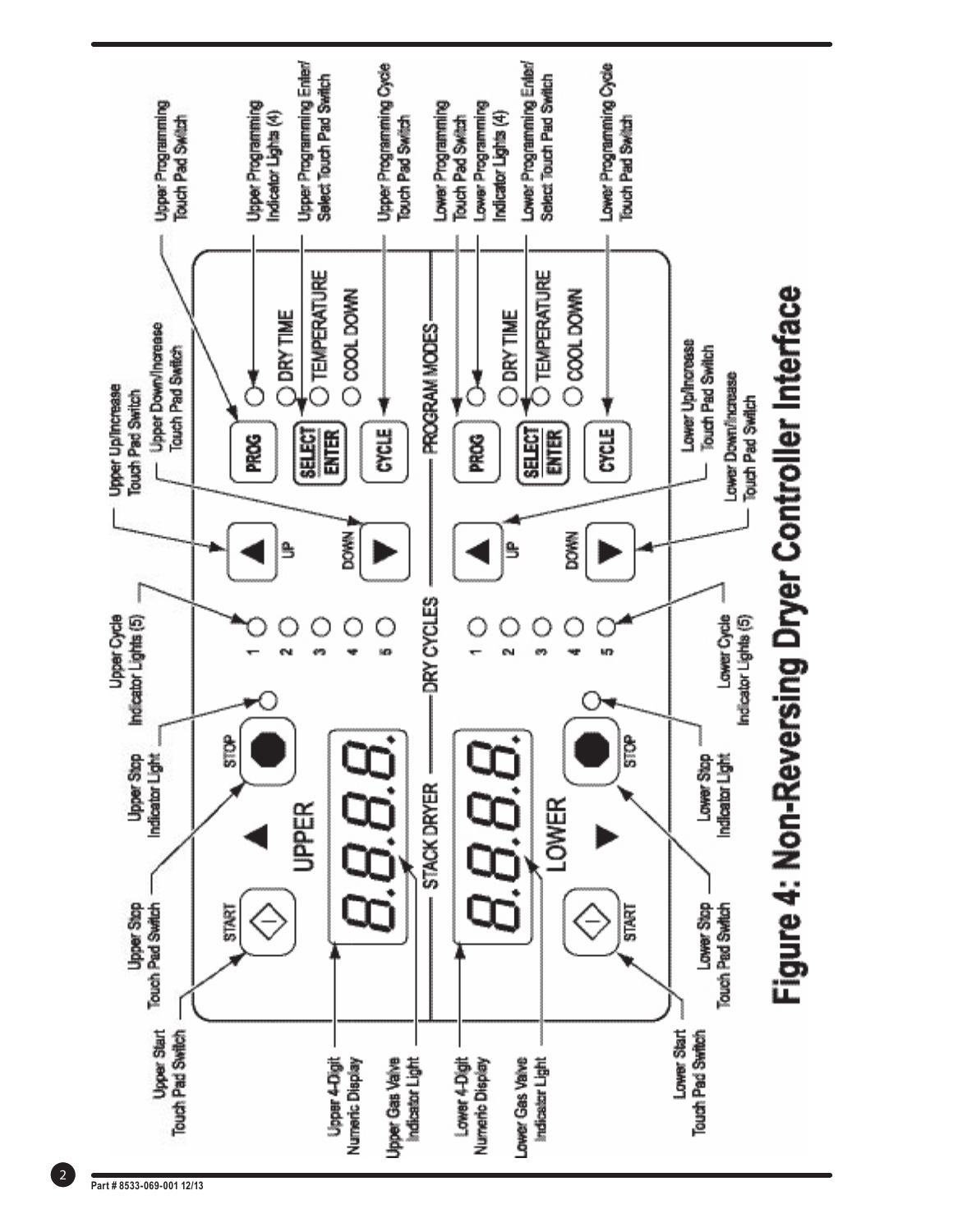## **Touch Pad Description**

| <b>Indicator Lights (LED's)</b> | <b>Description</b>                                                                                                                                                                                                                                                                                                                                |
|---------------------------------|---------------------------------------------------------------------------------------------------------------------------------------------------------------------------------------------------------------------------------------------------------------------------------------------------------------------------------------------------|
| Cycle (1 through 5)             | These L.E.D.s are on solid when a particular cycle is chosen for<br>operation or programming.                                                                                                                                                                                                                                                     |
| Gas Valve                       | This L.E.D. is part of the 4-digit numeric display and will be on solid<br>during the drying part of a cycle when the gas valve does not need<br>to be on. The L.E.D. will be blinking when the gas valve needs to<br>be on. The L.E.D. will not be on solid or blinking (off) if the cycle is<br>stopped, complete, in cool down, or terminated. |
| <b>Programming</b>              | These L.E.D.s are on solid as they are selected during the<br>programming of the dryer controller.                                                                                                                                                                                                                                                |
| <b>Stop</b>                     | This L.E.D. is on solid when either the stop button is pressed once<br>or the door is opened during an operating cycle.                                                                                                                                                                                                                           |
|                                 |                                                                                                                                                                                                                                                                                                                                                   |
| <b>Switches (push buttons)</b>  | <b>Description</b>                                                                                                                                                                                                                                                                                                                                |
| <b>Up/Increase</b>              | This touch pad switch will increment (increase) dry time, cool down<br>time, and drying temperature. It will also scroll upwards when<br>selecting a dry cycle.                                                                                                                                                                                   |
| <b>Down/Decrease</b>            | This touch pad switch will decrement (decrease) dry time, cool<br>down time and drying temperature. It will also scroll downwards<br>when selecting a dry cycle.                                                                                                                                                                                  |
| <b>PROG</b><br><b>Program</b>   | This touch pad switch allows the dryer controller to enter the<br>permanent prdgramming mode.                                                                                                                                                                                                                                                     |



This touch pad switch allows the dryer controller to enter the temporary programming mode.

(changed) value into the dry cycle program.



This touch pad switch will stop the dryer during a dry cycle without clearing the present drying cycle if pressed once. If pressed and released twice, consecutively, the present dry cycle will be cleared.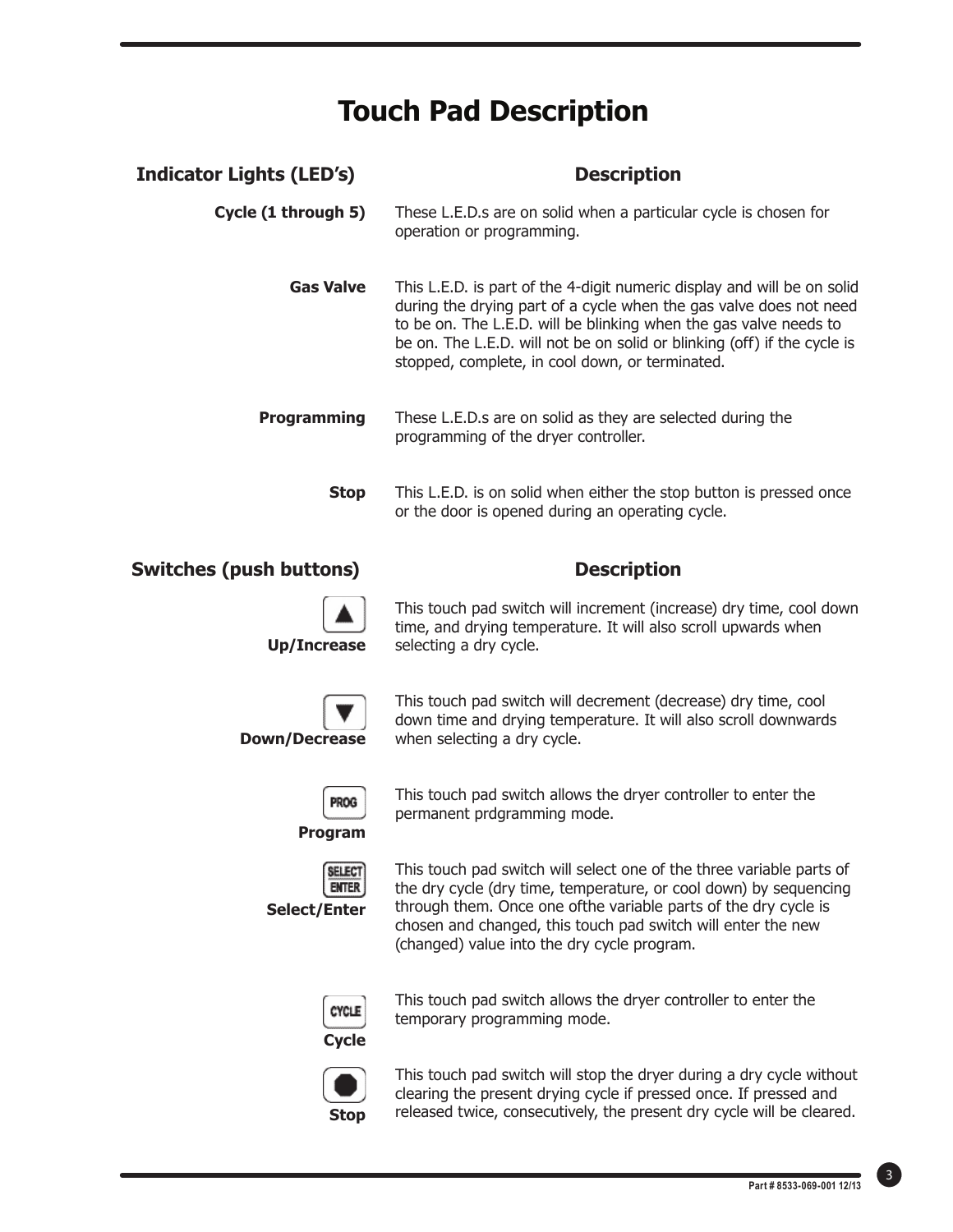

This touch pad switch will start the operation of a dry cycle if pressed and released once. Pressing and holding this touch pad switch will display the current temperature of the dryer heat sensor as long as it is held in the depressed position.

#### **Message**

#### **Description**

- This message is displayed after a dry cycle is complete and the dryer loading door has been opened or the STOP touch pad key on the dryer controller has been pressed and released twice. **LOAd**
- This message blinks immediately after completion of the dry cycle and continues to blink until the stop key on the dryer controller touch pad is pressed or the dryer loading door is opened. **donE**
- This message is displayed when entering the permanent programming mode. **Prog**
	- This message appears while the dryer is in the heating time of a dry cycle. The decimal point will blink if the output for the gas valve is on, or remain on constantly if the output for the gas valve is not on. The number represents the total time left in the dry cycle (includes cool down time). **.15**
- This message appears when the cool down time of the dry cycle is reached. The letter "C" represents the cool down (nonheating) part of the dry cycle. The number(s) after the letter "C" represent(s) the total time remaining in the dry cycle. **C02**
	- This message appears if there is a dryer fault. The letter "F" indicates a fault and the number after the "F" represents the specific fault that has occurred. There are five different faults that can appear (Fl through F5). **F5**

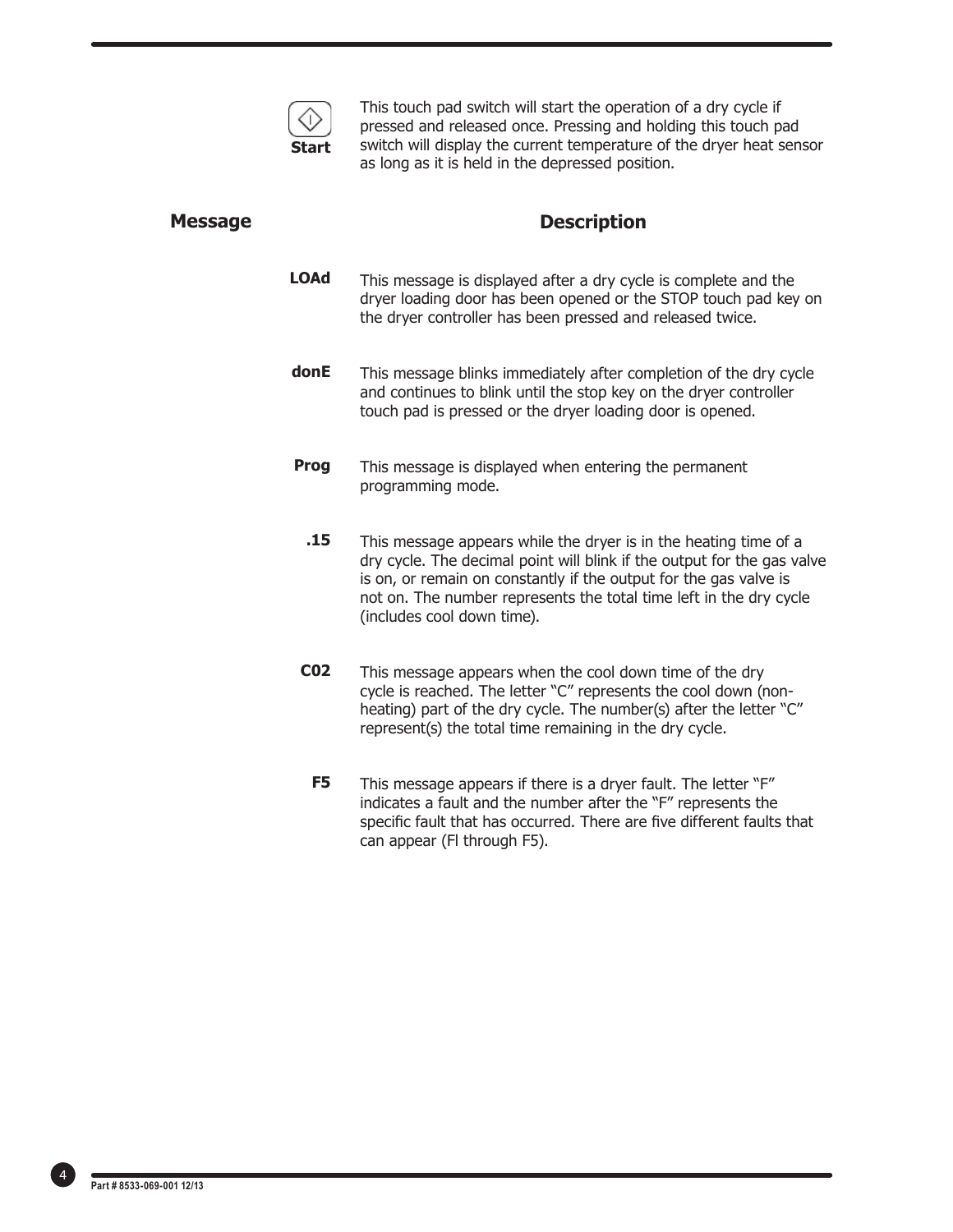# **Operating Instructions**

To dry a load of items, you must choose one of the five-programmed dry cycles. Each of these five dry cycles may be modified in two different ways to match your load. Please refer to the "Permanent Dryer" Controller Programming" or "Temporary Dryer Controller Programming" section of this manual.

There are two parts to each dry cycle. The first part is the heating time, which is when the gas valve is cycled on and off according to the temperature setting in the dry cycle program. The second part is the cool down time, which is after the heating part of the dry cycle, and is when the cylinder continues to tum, but no heat is applied.

There will always be at least two minutes of cool down time for each dry cycle. The maximum amount of cool down time is 60 minutes.

The default value of the five dry cycles is shown in the "Dryer Controller Factory Default Program Settings" table in this manual.

To improve the drying capabilities of this dryer, you should always separate (untangle) the individual aticles in your load before using the dryer.

In the following instruction steps, things that are displayed on the 4-digit numerical display will be in "quotation marks" and any keys on the dryer controller touch pad that physically need to be pressed will be in **CAPITAL AND BOLD LETTERS**.

- 1. Place your untangled load into the dryer cylinder and close the dryer loading door. Notice that the dryer controller 4-digit numerical display should show the word "LOAd". If it does not show this word, then press and release the **STOP** touch pad key on the dryer controller twice.
- 2. Press and release the **UP** or **DOWN** arrow touch pad key on the dryer controller to select a dry cycle.
- 3. Once the desired dry cycle is selected, press and release the **START** touch pad key.

4.

After the dryer controller **START** touch pad key is pressed, the dryer cylinder will start rotating and the two-digit total dry cycle time, along with a decimal point, will appear on the dryer controller display.

The time shown on the dryer controller display will count down to the programmed cool down time. At that time, the display will change from the decimal point and two-digit number to a letter "C" and two digits.

The letter "C" represents the cool down portion of the dry cycle. The two digits represent the amount of time remaining in the dry cycle. The two-digit time, shown on the dryer controller display, will count down to zero.

When the time decrements to zero, the dryer controller display will flash the word "donE" and the end of cycle tone will sound.

At that point, the wrinkle free cycle will automatically begin. This cycle will wait two minutes, if the door is not opened or the **STOP** touch pad key on the dryer controller is not pressed, and then rotate the cylinder for 10 seconds and stop. This idle time of two minutes and tumble time of 10 seconds will repeat a total of 10 times, at which time the wrinkle free cycle stops. The cylinder will not rotate again until a new dry cycle is started.

During the wrinkle free cycle the gas valve will not be operated and there will be no heat applied to the load. The word "donE" will also continue to flash and do so even after the wrinkle free cycle is finished. When the dryer loading door is opened, or the STOP touch pad key is pressed, the word "donE" will change to the word "LOAd" on the dryer controller display. The dryer will then be ready for another dry cycle.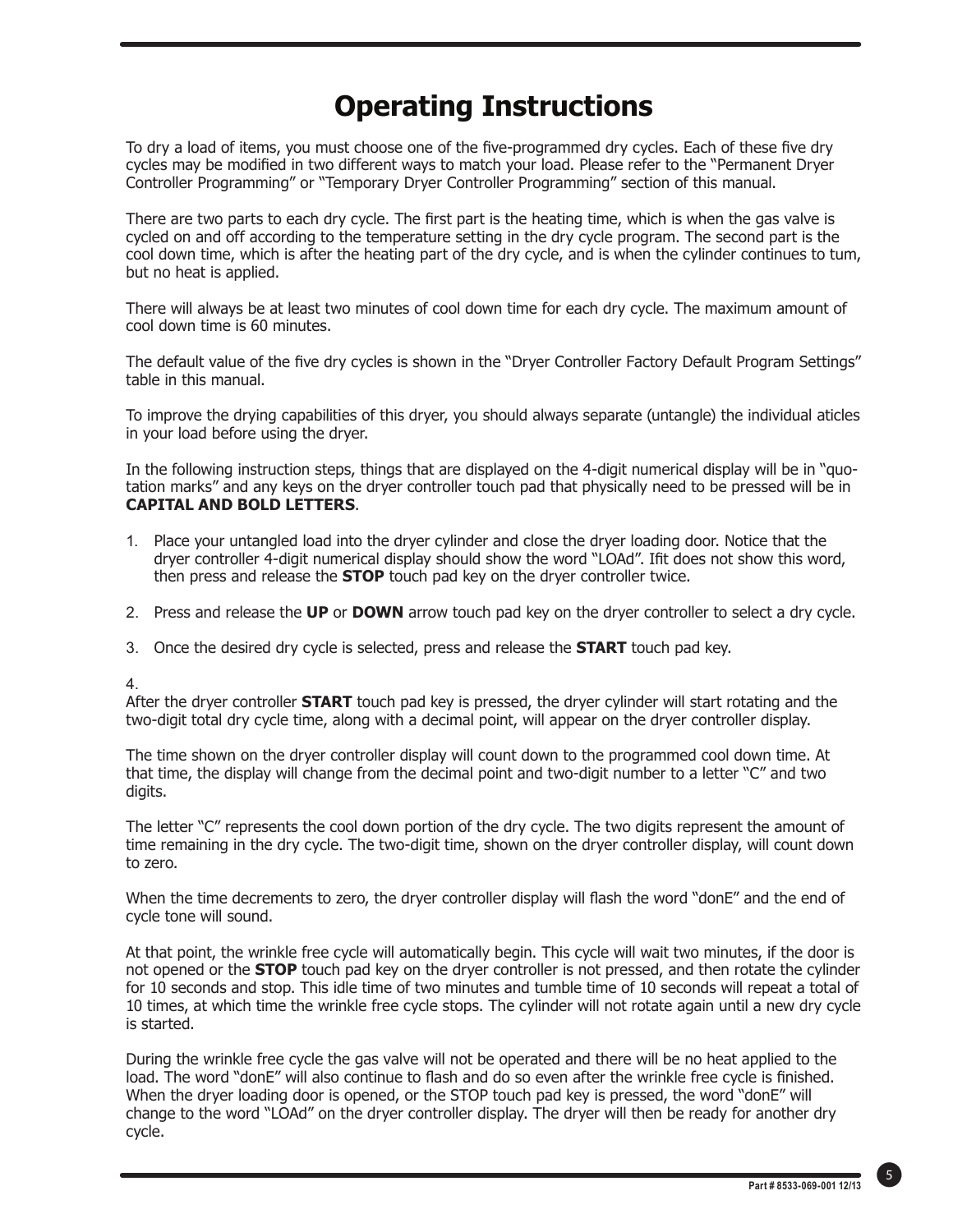During the dry cycle, either pressing the STOP touch pad key on the dryer controller or opening the dryer loading door, will stop the dry cycle and not clear it. If you press the STOP touch pad key on the controller and then open the dryer loading door the dry cycle will not be cleared. However, if you open (or open and close) the dryer loading door and then press the STOP touch pad key on the dryer controller, the present dry cycle will be cleared and the word "LOAd" will appear on the dryer controller display.

There are two jumpers and one push button on the component side of the dryer controller printed circuit board.

The jumper located at the back right side of the each circuit board controls whether the controller display shows and operates in the Fahrenheit or Celsius mode. This jumper is labeled as TEMP SELECT and has three pins. The back and middle pins are for Celsius and the front and middle pins are for Fahrenheit, which is indicated by the letter C for Celsius and the letter F for Fahrenheit.

The other jumper, located at the back middle side of each circuit board controls, is used for choosing either a reversing or non-reversing type of dryer. This jumper is labeled as REV and NON-REV. This jumper must be in the non-reversing position, which are the front and middle pins. If the jumper is in the reversing position, the heating part of the dry cycle will not operate properly. The dryer will not reverse direction either.

The push button, which is located at the middle center of each circuit board controls, is used to reset all five of the dry cycles to the factory default settings. It is labeled as DEFAULT SETTINGS. Even the dry cycles that have been modified using the permanent programming procedure will be changed back to the factory default settings when using this push button. This push button must be pressed and held for at least three seconds with power applied to the dryer controller circuit board.

If changing a jumper, remove power before moving jumper and then move jumper. Before restoring power, press and hold the DEFAULT SETTINGS pushbutton. Then, restore power and release the DEFAULT SETTINGS pushbutton after three seconds of restoring power.

### **Temporary Dryer Controller Programming**

The temporary programming mode will allow the change of the stored dry cycle settings in the dryer controller for one complete dry cycle. After the dry cycle is complete, the default settings that existed before the temporary change are restored. The temporary dry cycle can be stopped and cleared at any time during the dry cycle operation.

To temporarily change a dryer controller cycle, follow the procedures below. Things that are displayed on the 4-digit numeric display will be in "quotation marks". Keys on the dryer controller touch pad that physically need to be pressed will be in **CAPITAL AND BOLD LETTERS**.

If, at any time, you want to escape the temporary programming mode while changing the program settings, you can press the STOP key on the dryer controller touch pad if the 4-digit numeric display is not flashing. The **SELECT/ENTER** key on the dryer controller touch pad can be pressed and released to enter the flashing value shown on the 4-digit numeric display and allow you to escape.

If you press and release the **STOP** key on the dryer controller touch pad, when the 4-digit numeric display is not flashing, the temporary changes to the dry cycle program will be cancelled. The stored dry cycle settings that existed before the temporary change will then be restored.

If, at any time, you want to start the temporary dry cycle during the temporary programming mode, press and release the START key on the dryer controller touch pad if the 4-digit numeric display is not flashing. The **SELECT/ENTER** key on the dryer controller touch pad can be pressed and released to enter the flashing value shown on the 4-digit numeric display and allow you to start the temporary dry cycle. If you start the temporary dry cycle, the 4-digit numerical display will change to the total dry time and count down to 0 as the dry cycle progresses.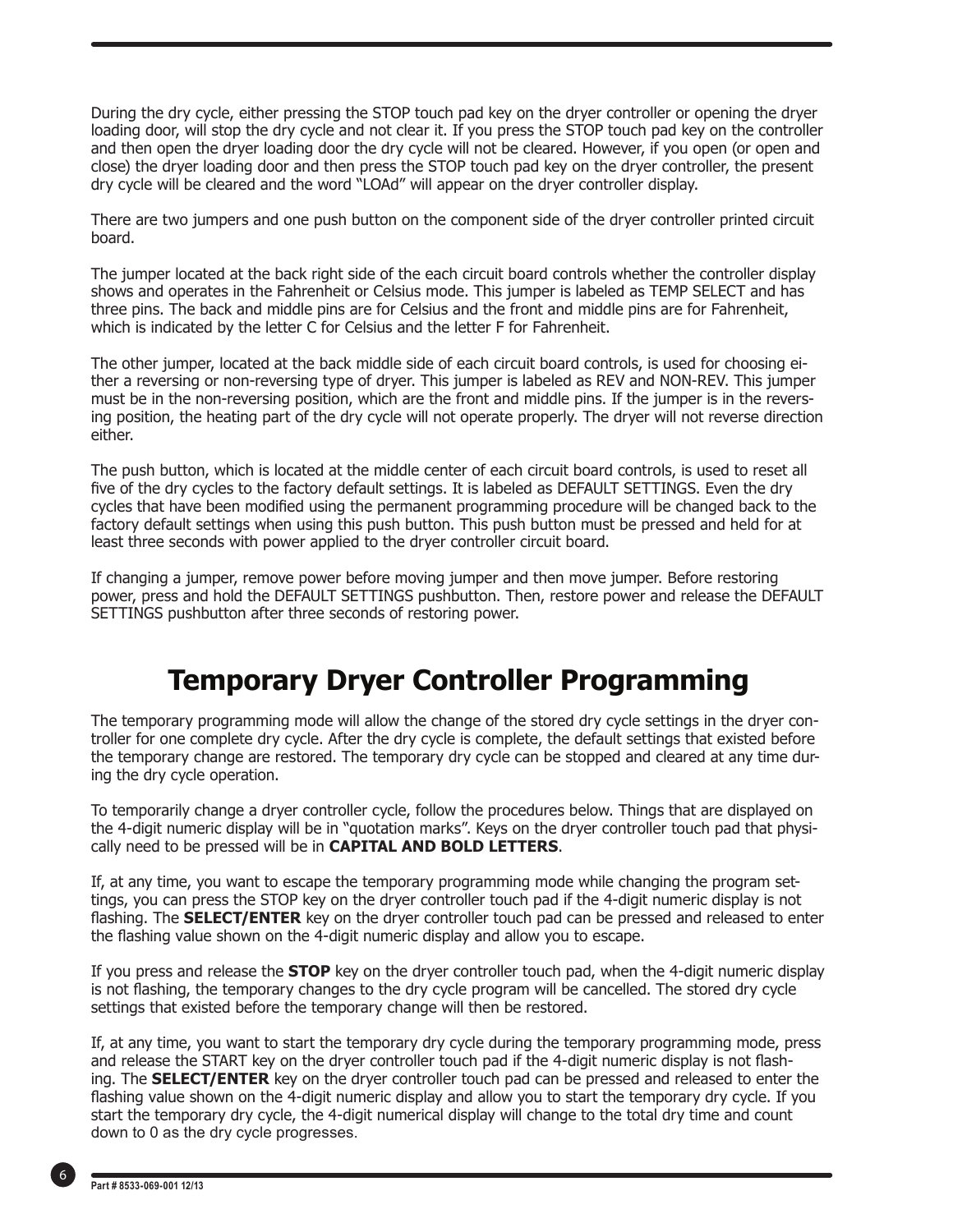### **Procedure**

- 1. Make sure the dryer is not in a dry cycle. The 4-digit numeric display on the dryer controller will show "LOAd" when the dryer is not in a dry cycle.
- 2. Press and release the UP or DOWN arrow keys on the dryer controller touch pad to chose the dry cycle that you want to change (dry cycle 1 through 5). The dry cycle L.E.D. will illuminate to indicate which dry cycle you are choosing. If you press either arrow key and hold it down, the controller will sequence through the five dry cycles.
- 3. Press and release the CYCLE key on the dryer controller touch pad once you have chosen the dry cycle you want to change. After you press this key, the programming L.E.D. and the dry time L.E.D. will illuminate. The dry cycle L.E.D. will remain illuminated. The total dry time will also be displayed on the 4-digit numeric display.
- 4. Press and release the UP or DOWN arrow keys to change the total cycle time. Once either of the arrow keys is pressed, the dry time L.E.D. and the total dry time on the 4-digit numeric display will flash. If you press and hold either arrow key down, you will increment (UP arrow) or decrement (DOWN arrow) through the total dry times available (1 through 60 minutes). This displayed dry time includes the cool down time along with the heated time. To not change the total dry time, do not press the arrow keys to change the total dry time.
- 5. Press and release the SELECT/ENTER key. Once this key is pressed and released, the dry time L.E.D. will switch off, the dry cycle L.E.D. and programming L.E.D. will remain on, and the temperature L.E.D. will illuminate. The drying temperature will also be shown on the 4-digit numeric display.
- 6. Press and release the UP or DOWN arrow keys to change the drying temperature. Each press and release of the arrow keys will either increase or decrease the temperature by five degrees Fahrenheit or three degrees Celsius, depending on how your dryer controller is set up. Once either of the arrow keys is pressed, the temperature L.E.D. and the drying temperature on the 4-digit numeric display will flash. If you press and hold either arrow key down, you will increment (UP arrow) or decrement (DOWN arrow) your way through the available drying temperatures (10So Fahrenheit or 40° Celsius, up to 19So Fahrenheit or 9( Celsius). If you do not want to change the drying temperature, do not press the arrow keys. Go to the next step.
- 7. Press and release the SELECT/ENTER key. Once this key is pressed and released, the temperature L.E.D. will switch off, the dry cycle L.E.D. and programming L.E.D. will remain on, and the cool down L.E.D. will illuminate. The cool down time will also be shown on the 4-digit numeric display. 8) Press and release the UP or DOWN arrow keys to change the cool down time. Once either of the arrow keys is pressed, the cool down L.E.D. and the cool down time on the 4-digit numeric display will flash. If you press and hold either arrow key down, you will increment (UP arrow) or decrement (DOWN arrow) through the cool down times available (2 through 60 minutes). To not change the cool down time, do not press the arrow keys. Go to the next step.
- 8. Press and release the SELECT/ENTER key. Once this key is pressed and released, the cool down L.E.D. and the programming L.E.D. will switch off, and the dry cycle L.E.D. will remain on. The flashing cool down time on the 4-digit display will stop flashing and remain.
- 9. At this point, you have two choices. 1) You can perform the modified dry cycle by pressing and releasing the START key on the dryer controller touch pad, or 2) You can clear the modified dry cycle program by pressing and releasing the STOP key once. If you start the modified cycle, the total dry time will appear on the 4-digit numeric display and it will count down to 0 as the dry cycle progresses. If you choose to clear the modified dry cycle, the 4-digit numeric display will change to "LOAd".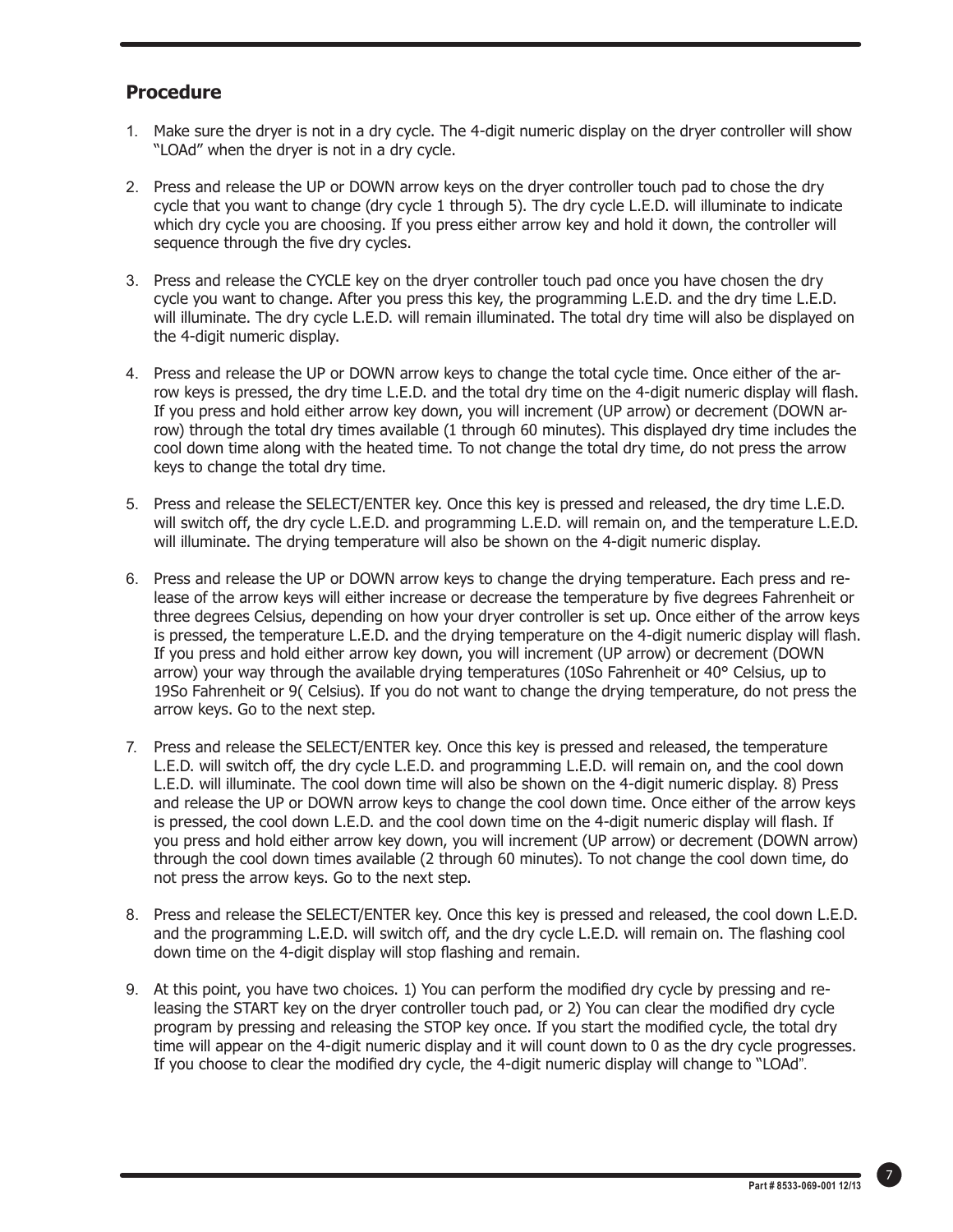### **Temporary Dryer Controller Programming Example**

Requirements: Dry a load with 40 minutes of actual heat at 18SoF and five minutes of cool down.

The following procedure will show you how to temporarily modifY the existing dry cycle 1 program for one cycle of drying. It is based on the assumption that the factory defaults have not been permanently changed. If they have been changed, the steps of this procedure will be the same, but the values that are displayed will be different. The amount of times that the dryer controller touch pad UP or DOWN keys must be pressed and released may also be different.

If you want the change to be permanent, go to the "Permanent Dryer Controller Programming" section of this manual.

#### **Procedure**

- 1. After the load has been placed in the dryer, press and release the UP or DOWN touch pad key on the dryer controller until the L.E.D. for dry cycle 1 is illuminated.
- 2. Press and release the CYCLE key on the dryer controller touch pad. You will see the number "35" on the dryer controller display. The programming L.E.D. and dry time L.E.D. will be illuminated.
- 3. Press and release the UP arrow key on the dryer controller touch pad 10 times so the display will show a flashing "45". When the UP arrow touch pad key is pressed the first time, the number "36" will be flashing on the dryer controller display. Each number after that will also flash.
- 4. Now, press and release the SELECT/ENTER touch pad key on the dryer controller. The number "45" will stop flashing and the dry time L.E.D. will switch off. The dryer controller display will now show "180", the temperature L.E.D. will illuminate, and the programming L.E.D. and dry cycle 1 L.E.D. will remain on.
- 5. Press and release the UP arrow key on the dryer controller touch pad one time so the controller display will show a flashing" 185". Each press of the UP arrow key will increment the temperature by five degrees.
- 6. Now, press and release the SELECT/ENTER touch pad key on the dryer controller. The number "185" will stop flashing and the temperature L.E.D. will switch off. The dryer control display will now show a number "5", the cool down L.E.D. will illuminate, and the programming L.E.D. and dry cycle 1 L.E.D. will remain on.
- 7. Press and release the SELECT/ENTER key on the dryer controller touch pad, since the desired cool down time is five minutes. After you press the SELECT/ENTER touch pad key on the controller, the cool down L.E.D. and programming L.E.D. will switch off. The controller display will remain at "5" and the cycle 1 L.E.D. will remain on.

 You are now ready to start the new dry cycle. This new dry cycle will be in effect for one dry cycle only. After the dry cycle is done, or if the STOP touch pad key on the dryer controller is pressed and released twice, consecutively, the cycle 1 program will revert to the factory default settings. If you press the START touch pad key on the dryer controller, the controller display will change from the number "5" to the number "45" and dry cycle 1 will begin.

### **Permanent Dryer Controller Programming**

The permanent programming mode will allow the change of the stored dry cycle settings in the dryer controller until the operator physically changes them again. The factory default settings can be restored in the dryer controller by pressing the default settings pushbutton on the back (component) side of the dryer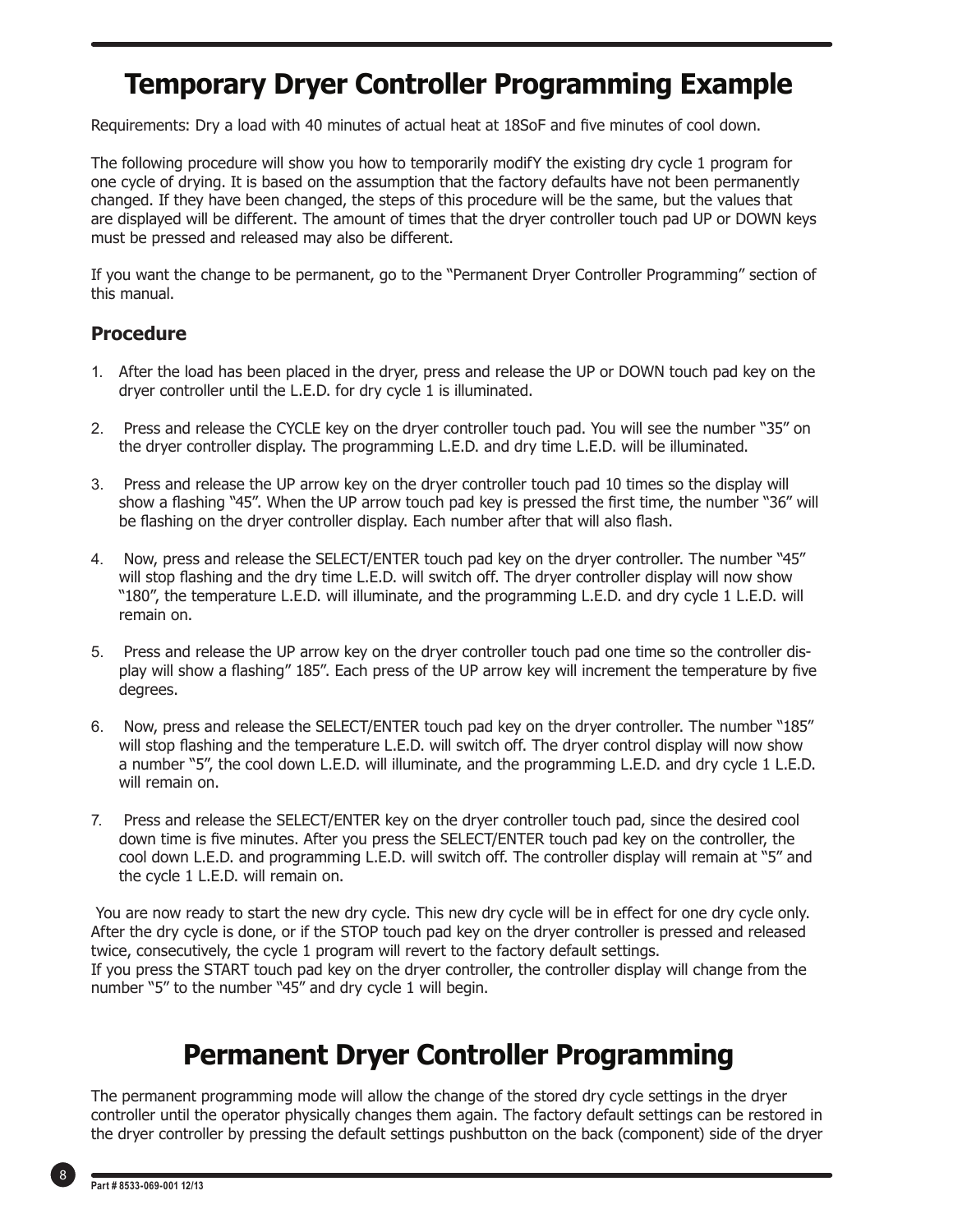controller circuit board. It is labeled and located at the lower middle side of the printed circuit board, as you face the component side of the board. It must be pressed and held down for at least three seconds.

To permanently change a dryer controller cycle, follow the procedure below. Things that are displayed on the 4-digit numeric display will be in "quotation marks". Keys on the touch pad that physically need to be pressed will be in CAPITAL AND BOLD LETTERS.

If, at any time, you want to escape the permanent programming mode while changing the settings, you can press the STOP key on the dryer controller touch pad if the 4-digit numeric display is not flashing. The SELECT/ENTER key on the dryer controller touch pad can be pressed and released to enter the flashing value shown on the 4-digit numeric display and allow you to escape.

### **Procedure**

- 1. Make sure the dryer is not in a dry cycle. The 4-digit numeric display on the dryer controller will show "LOAd" when the dryer is not in a dry cycle.
- 2. Press and release the PROG key on the dryer controller touch pad.
- 3. Press and release the UP arrow key on the dryer controller touch pad. The programming L.E.D. will illuminate and the 4-digit numeric display on the dryer controller will change to "Prog".
- 4. Press and release the UP or DOWN arrow keys to choose the dry cycle you want to change (dry cycle 1 through 5). The dry cycle L.E.D. will illuminate to indicate which dry cycle you are choosing. If you press either arrow key and hold it down, the controller will sequence through the five dry cycles.
- 5. Press and release the SELECT/ENTER key once you have chosen the dry cycle you want to change. After you press this key, the dry time L.E.D. will illuminate. The dry cycle L.E.D. and the programming L.E.D. will remain illuminated. The total dry time will also be displayed on the 4-digit numeric display.
- 6. Press and release the UP or DOWN arrow keys to change the total dry time. Once either of the arrow keys is pressed, the dry time L.E.D. and the total dry time on the 4-digit numeric display will flash. If you press and hold either arrow key down, you will increment (UP arrow) or decrement (DOWN arrow) through the total dry times available (1 through 60 minutes). This displayed dry time includes the cool down time along with the heated time. To not change the total dry time, do not press the arrow keys. Go to the next step.
- 7. Press and release the SELECT/ENTER key. Once this key is pressed and released, the dry time L.E.D. will switch off, the dry cycle L.E.D. and programming L.E.D. will remain on, and the temperature L.E.D. will illuminate. The drying temperature will also be shown on the 4-digit numeric display.

Press and release the UP or DOWN arrow keys to change the drying temperature. Each press and release of the arrow keys will either increase or decrease the temperature by five degrees Fahrenheit or three degrees Celsius, depending on how your dryer controller is set up. Once either of the arrow keys is pressed, the temperature L.E.D. and the drying temperature on the 4-digit numeric display will flash. If you press and hold either arrow key down, you will increment (UP arrow) or decrement (DOWN arrow) your way through the available drying temperatures (1050 Fahrenheit or 400 Celsius, up to 1950 Fahrenheit or 9( Celsius). If you do not want to change the drying temperature, do not press the arrow keys. Go to the next step.

Press and release the SELECT/ENTER key. Once this key is pressed and released, the temperature L.E.D. will switch off, the dry cycle L.E.D. and programming L.E.D. will remain on, and the cool down L.E.D. will illuminate. The cool down time will also be shown on the 4-digit numeric display.

Press and release the UP or DOWN arrow keys to change the cool down time. Once either of the arrow keys is pressed, the cool down L.E.D. and the cool down time on the 4-digit numeric display will flash. If you press and hold either arrow key down, you will increment (UP arrow) or decrement (DOWN arrow) through the cool down times available (2 through 60 minutes). To not change the cool down time, do not press the arrow keys. Go to the next step.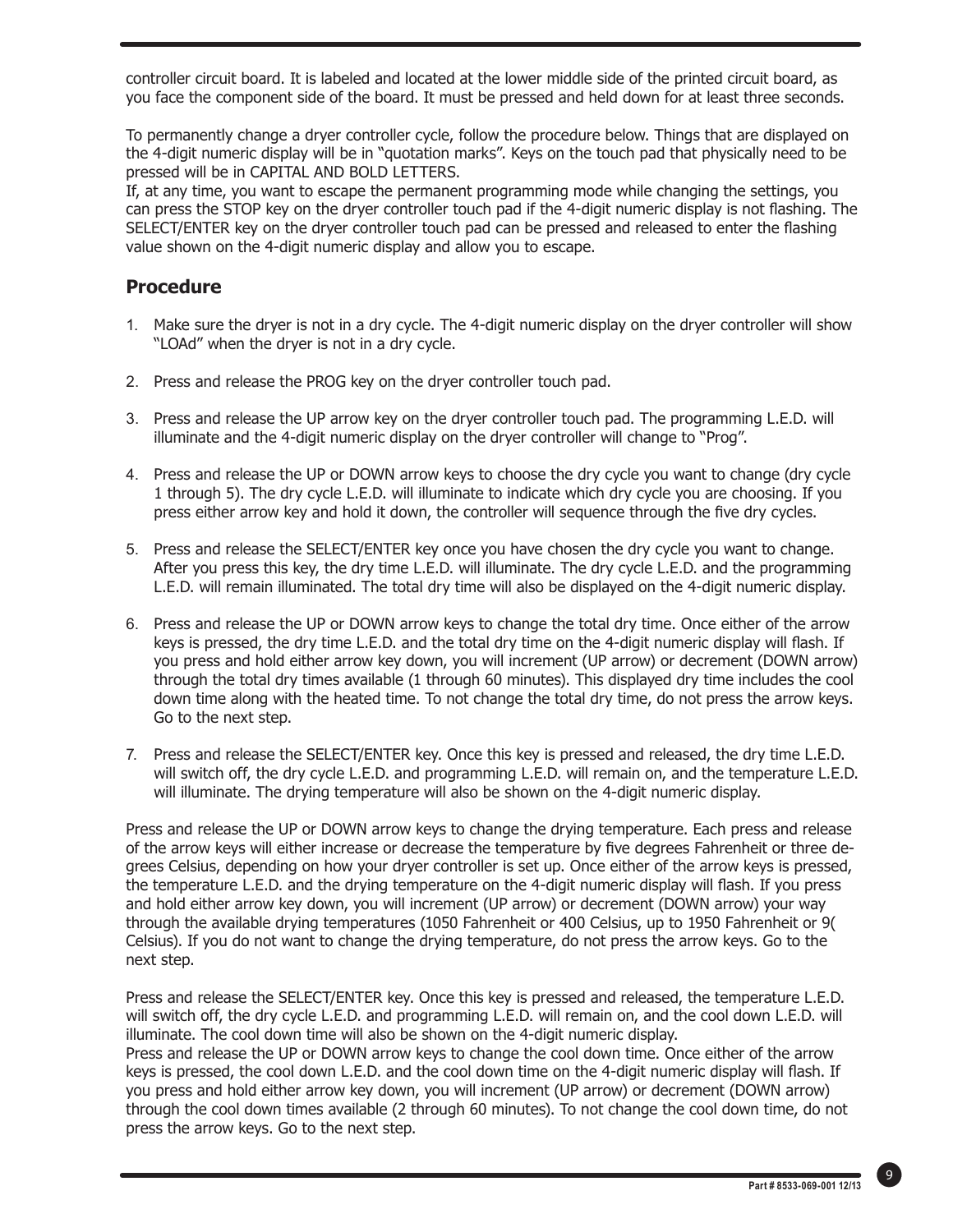Press and release the SELECT/ENTER key. Once this key is pressed and released, the cool down L.E.D. will switch off, the dry cycle L.E.D. and programming L.E.D. will remain on, and the 4-digit numeric display will change to "Prog".

Press and release the STOP key to save the cycle program and escape the programming mode. If you

want to change the same dry cycle program again, press the SELECT/ENTER key and continue at step 6 of this procedure. If you want to modify another dry cycle program, go to step 4 of this procedure and continue.

Ifyou pressed the STOP key to escape the programming mode, you may now start the dry cycle by pressing the START key.

### **Permanent Dryer Controller Programming Example**

Requirements: Dry a load with 50 minutes of actual heat at 1950 F and three minutes of cool down. The following procedure will show you how to permanently modify the existing dry cycle 1 program for one cycle of drying. It is based on the assumption that the factory defaults have not been permanently changed. If they have been changed, the steps of this procedure will be the same, but the values that are displayed will be different. The amount of times that the dryer controller touch pad UP or DOWN keys must be pressed and released may also be different.

If you want the change to be temporary (for only one dry cycle), go to the "Temporary Dryer Controller Programming" section of this manual.

#### **Procedure**

- 1. After the load has been placed in the dryer, press and release the UP or DOWN touch pad key on the dryer controller until the L.E.D. for dry cycle 1 is illuminated.
- 2. Press and release the PROG touch pad key on the dryer controller. The dryer controller display will not change.
- 3. Immediately, press and release the UP arrow key on the dryer controller touch pad. The controller display will change from "LOAd" to "Prog". You have now entered the permanent programming mode. The dry time L.E.D. will remain on and the programming L.E.D. will illuminate.
- 4. Press and release the SELECT/ENTER touch pad key once. The dry time L.E.D. and programming L.E.D. will remain on and the dry time L.E.D. will illuminate. The dryer controller will also show the number "35".
- 5. Press the UP arrow touch pad key 18 times until the dryer controller display shows the number "53".
- 6. Press and release the SELECT/ENTER touch pad key once. The dry time L.E.D. and programming L.E.D. will remain on and the dry time L.E.D. will switch off. The temperature L.E.D. will illuminate and the dryer controller display will show the number"180".
- 7. Press and release the UP arrow touch pad key three times until the dryer controller display shows the number "195".
- 8. Press and release the SELECT/ENTER touch pad key. The dry time L.E.D. and the programming L.E.D. will remain on and the temperature L.E.D. will switch off. The cool down L.E.D. will illuminate and the dryer controller display will show the number "5".